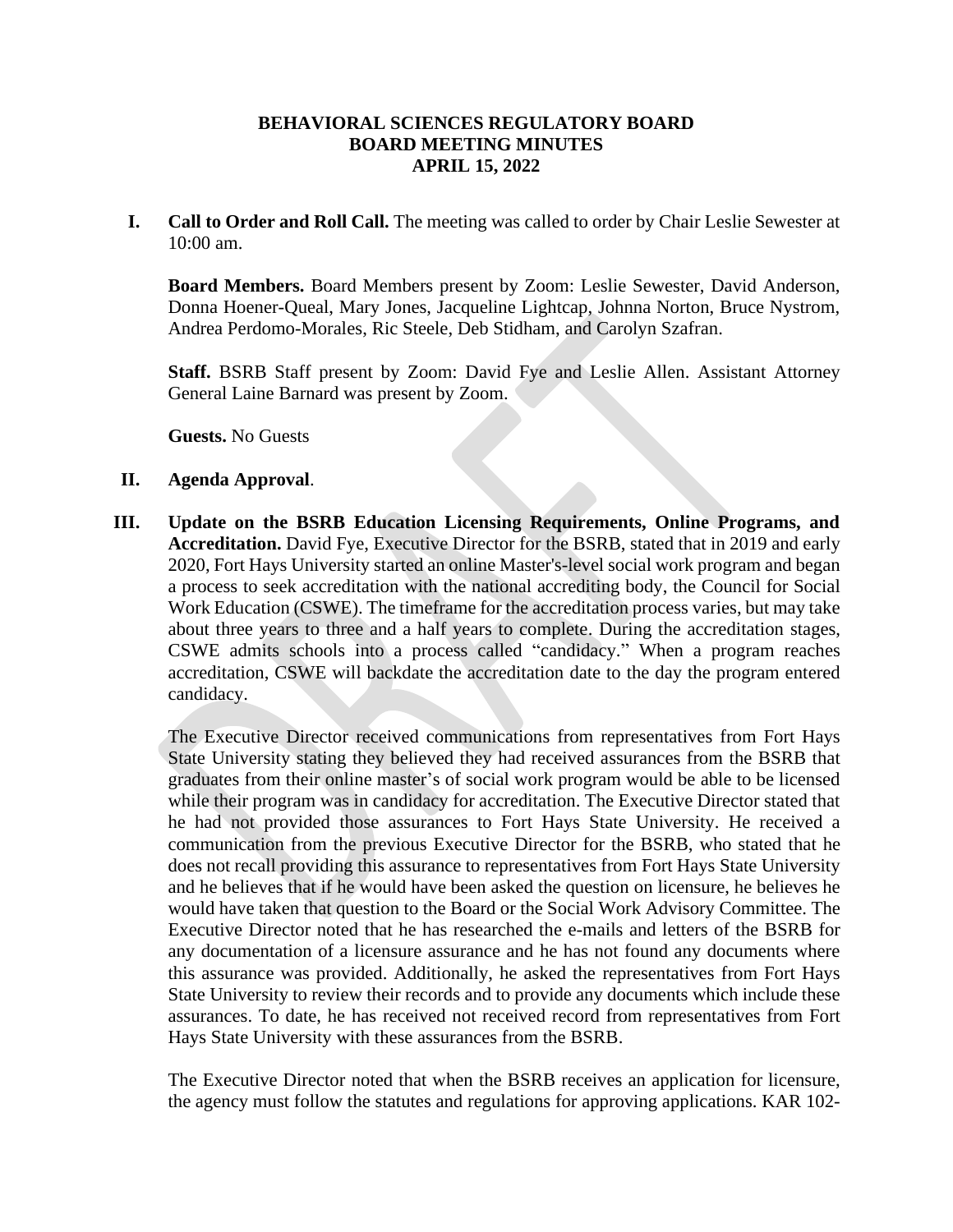2-6(b), Program Approval, states that social work graduates must have graduated from a CSWE-accredited school or be in compliance with a list of alternate standards. One of the alternate standards is for no less than 50.0 percent of the required program's coursework be completed "in residence," meaning physically at the school in face-to-face contact with core faculty members. When students from the online master's of social work program at Fort Hays State University began to graduate, they applied for licensure. Originally, BSRB licensing specialists checked the CSWE accreditation website and saw the Fort Hays State University program listed, so they believed the program was accredited and began allowing students to sit for the license examination. When those licensing specialists were made aware that the website shows the program as in "candidacy" for accreditation, and not yet accredited, the BSRB began holding those applicants while the agency collected information and researchd this issue further.

Based on documentation from CSWE, the Fort Hays State University online master's of social work program is on pace to be accredited in February of 2023. Seeking to ensure that their students could be licensed, representatives from Fort Hays State University contacted the Legislature to request statutory language be added to a bill, to ensure their students could sit for the licensing examination even though their program is in candidacy for accreditation. Representatives from the Legislature contacted the Executve Director about the potential of adding language to a bill for this purpose. The Executive Director informed the Legislature that the Board could not take a position on this language, as the Board had not met to discuss this issue. However, it was noted that the potential language would not match the current licensure requirements for the BSRB in statute and regulation. The Legislature added language to Senate Bill 453 directing the BSRB to treat graduates from the Fort Hays State University online master's of social work program as if it was CSWE accredited for the purpose of licensure, retroactively and through the end of FY 2023. SB 453 was passed by the Legislature and the bill is awaiting approval from the Governor. Once signed by the Governor, the implentation date will be "upon publication date in the *Kansas Register*," which is a weekly publication by the Secretary of State's office. Therefore, if the Governor signs the bill, the BSRB must hold applicants from the Fort Hays State University online master's of social work program until the bill is published.

The Executive Director noted that another school, St. Mary's, is starting an online master's of social work program that has recently been accepted into candidacy by CSWE and has expressed interest in the Legislature adding similar statutory language so their graduates may be eligible for licensure when they graduate while the program is in candidacy.

Board members expressed an interest in receiving more information on the candidacy process and expressed opposition to the Legislature directing the BSRB to consider a program accredited that is not accredited by a national accrediting body. Board members also commented on workforce issues and whether the current requirements for licensure are necessary or are unnecessarily strict. Board members expressed concern that they did not have more of an opportunity to discuss this matter prior to the Legislature acting.